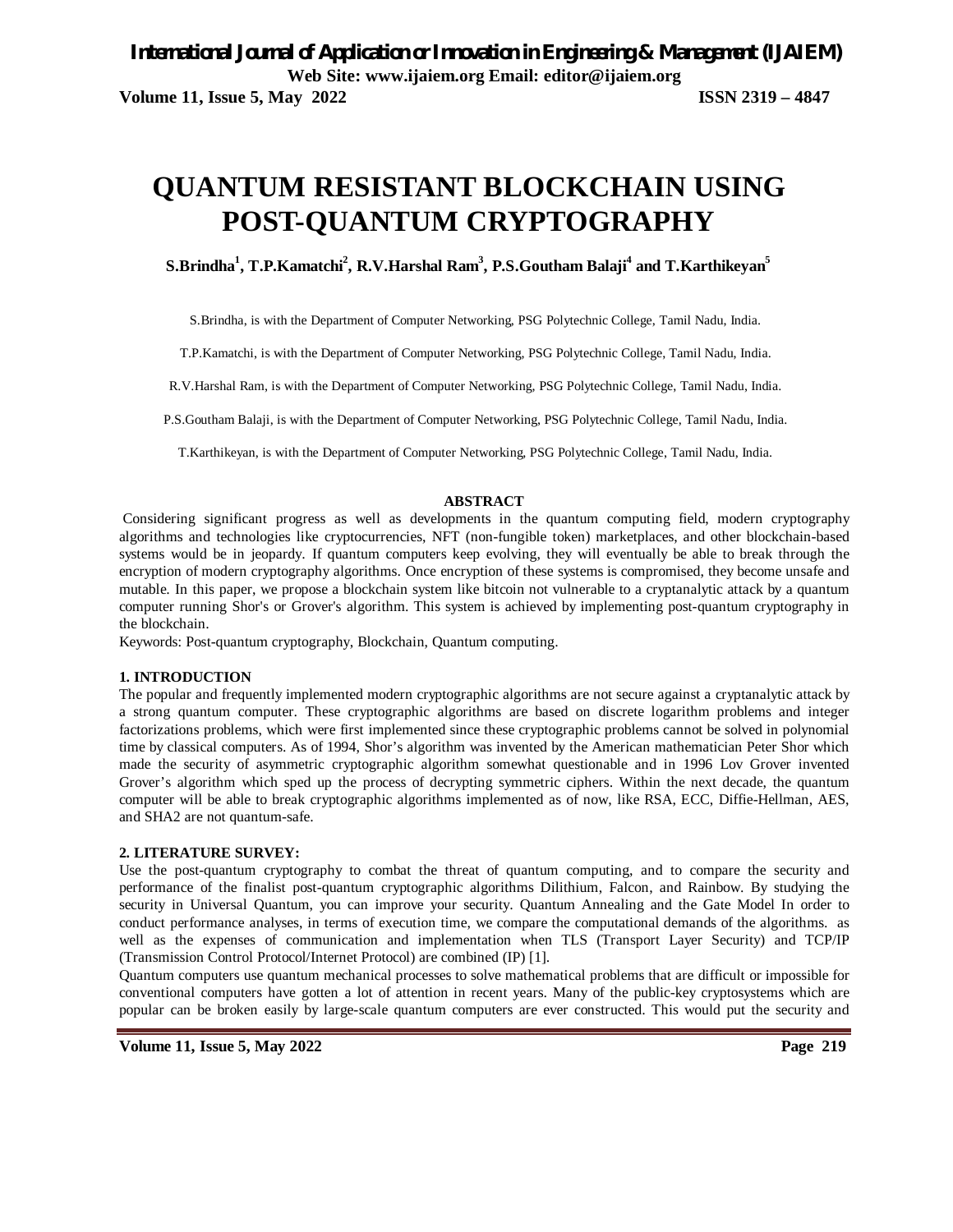**Volume 11, Issue 5, May 2022 ISSN 2319 – 4847**

integrity of digital communications on the Internet and elsewhere in jeopardy. The objective of post-quantum cryptography (also known as quantum-resistant cryptography) is to create algorithms that are safe against both quantum and classical computers while still being able to communicate with current protocols and networks [2]. The National Institute of Standards and Technology (NIST) provides its current understanding of quantum computing and post-quantum cryptography in this Internal Report.

In 2017, the NIST Post-Quantum Cryptography Standardization Process started with 69 candidate algorithms that passed the minimal acceptance criteria and submission procedures. Candidate algorithms were assessed based on their security, performance, and other qualities during the first round, which lasted until January 2019. NIST chose 26 algorithms to move on to the second round of testing. This paper details the second-round candidates' evaluation and selection process, which was based on public input and internal review [3]. The report covers the 26 second-round candidate algorithms and determines those that will advance to the competition's third round. Classic McEliece, CRYSTALS-KYBER, NTRU, and SABER are the third-round finalist public-key encryption and key-establishment algorithms. CRYSTALS-DILITHIUM, FALCON, and Rainbow are the third-round finalists for digital signatures.

Many encryption protocols in use today are vulnerable to quantum processing. It is predicted that a quantum computer capable of breaching the critical cryptography method RSA2048 would exist by 2035. For many of their fundamental subroutines, blockchain technology rely on cryptographic protocols. Quantum attacks can be used against some, but not all, of these protocols. We look at the major blockchain-based cryptocurrencies in use today, such as Bitcoin, Ethereum, Litecoin, and ZCash, to see how vulnerable they are to quantum assaults [4]. We conclude with a comparison of the investigated cryptocurrencies and the blockchain technology that underpin them, as well as their respective levels of susceptibility to quantum assaults.

Encryption is required for the security of internet communications, automobiles, and medical implants. However, with the availability of large-scale quantum computers, many cryptosystems in use today will be destroyed. Post-quantum cryptography is encryption that is designed to be secure even if the attacker obtains a powerful quantum computer [5]. This relatively new field of research has found some success in discovering mathematical procedures for which quantum algorithms give minimal performance benefit, and then developing cryptography systems around those operations. The main problem of post-quantum cryptography is to satisfy needs for cryptographic usability and flexibility without losing security.

#### **3. METHODS AGAINST STOPPING QUANTUM THREATS:**

#### **3.1. Quantum key distribution (QKD):**

One way is to utilize the Quantum Key Distribution (QKD), which allows for Secure communication using Quantum Superposition and Quantum Entanglements. [6] Encoding data is done through quantum states and transmission of particles which are transmitted over QKD Physical Quantum. Generate and the QKD physical channel established is used to securely transmit keys. QKD is immune to cryptanalytic attack by a strong quantum computer using

This solution consumes many resources and the infrastructure required to establish a Physical Quantum channel is expensive.

### **3.2. Post quantum cryptography (PQC):**

The other way is to deploy Post Quantum or quantum-resistant cryptography that runs on a classical computer. The mathematical hardness of these cryptographic algorithms makes them secure against quantum attacks by quantum computers running Grover's and Shor's algorithms, unlike public key cryptography. PQC does possess the disadvantages of QKD like high resource consumption and the requirement of expensive infrastructure.

**Table 1 Cryptographic Schemes Against Quantum Threats**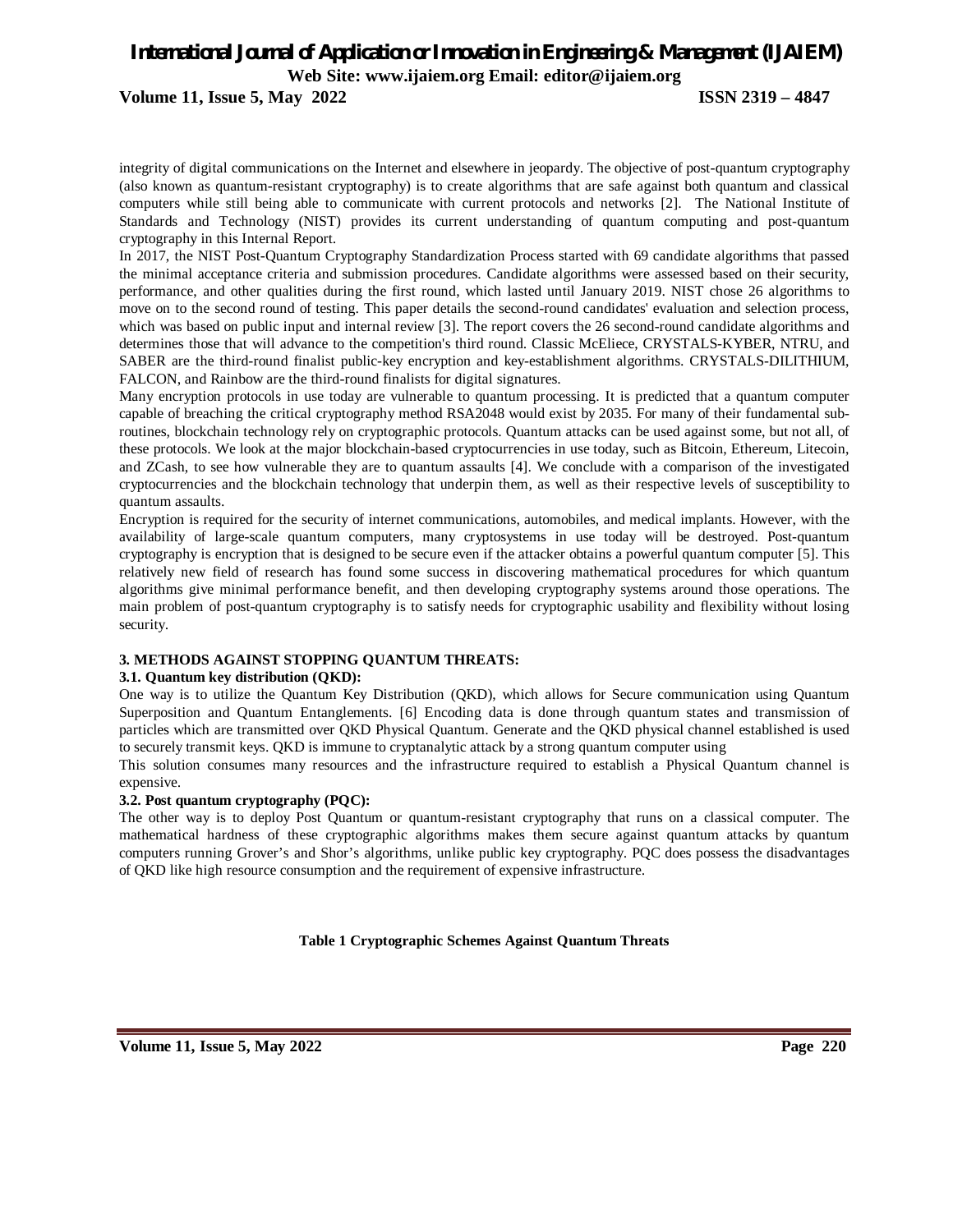**Volume 11, Issue 5, May 2022 ISSN 2319 – 4847**

| Type of                        | <b>Vulnerability</b>   |    |        |  |
|--------------------------------|------------------------|----|--------|--|
| Cryptography                   |                        |    |        |  |
| <b>Asymmetric Cryptography</b> |                        |    |        |  |
| <b>RSA</b>                     | Vulnerable             | to | Shor's |  |
|                                | Algorithm              |    |        |  |
| ECC                            | Vulnerable             | to | Shor's |  |
|                                | Algorithm              |    |        |  |
| Diffie-Hellman                 | Vulnerable             | to | Shor's |  |
|                                | Algorithm              |    |        |  |
| <b>Symmetric Cryptography</b>  |                        |    |        |  |
| <b>AES</b>                     | Vulnerable to Grover's |    |        |  |
|                                | Algorithm              |    |        |  |

## **4. CRYPTOGRAPHIC SCHEME UTILIZED IN BLOCKCHAIN:**

There are two areas where Cryptographic schemes are implemented in the blockchain. They are:

- *ECDSA (Elliptical Curve Digital Signature Algorithm)* is a Public Key Cryptography, used to sign the transaction between two nodes in a blockchain. ECDSA is Vulnerable to Quantum computers running Shor's Algorithm.
- *Merkle-tree Hashing*is used to hash the public key and generate Blockchain Address. The haching message using Merkle-tree Hashing Algorithm is shown in fig 1. Having access to the Blockchain Address will not allow a quantum computer to 'undo' or decrypt the hash. Therefore, Merkle-tree Hashing is quantum-safe `and not vulnerable to quantum attacks.

The Bitcoin protocol mainly uses SHA-256 for all hashing operations. *SHA-256* is used to verify a transaction in a blockchain via "Proof of Work" a consensus algorithm. SHA-256 is not vulnerable against Grover's Algorithm. Therefore, it is quantum safe.[7]



**Figure 1** Merkle-tree Hashing Algorithm

## **5. TYPES OF POST QUANTUM CRYPTOGRAPHY**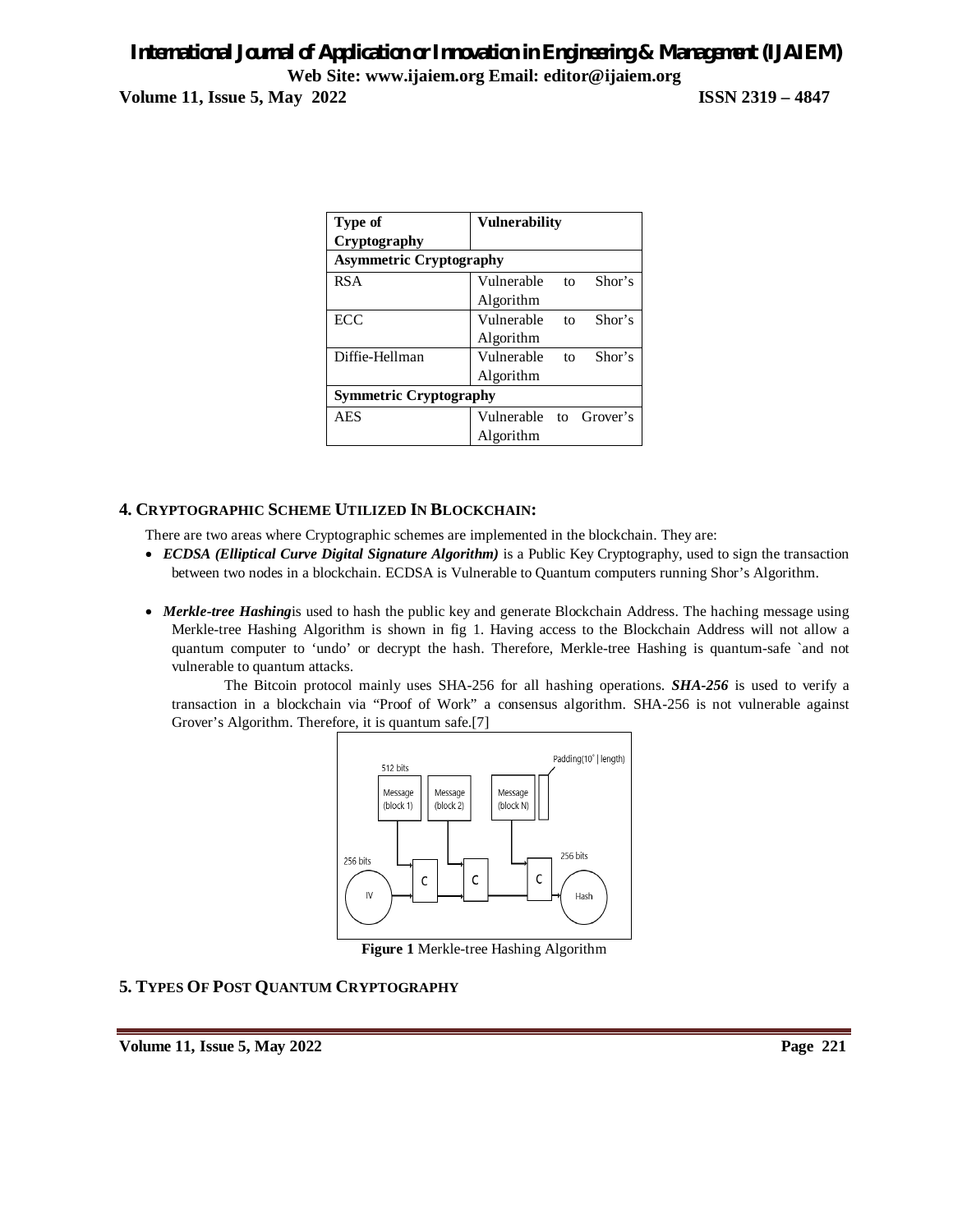**Volume 11, Issue 5, May 2022 ISSN 2319 – 4847**

ECDSA is vulnerable to quantum attacks as stated above. Hence, it must be replaced by different cryptographic schemes which are quantum resilient. There are various types of PQC schemes that are safe against Shor's and Grover's algorithms. under some major categories PQC schemes. They include cryptographic schemes based on lattices, code Multivariate polynomial, hash, Super singular EC Isogeny,etc.

#### **5.1 Lattice-based cryptography:**

Cryptographic schemes are based on learning with errors (LWE). Lattice problems screens rely on the hardness of the computational lattice problems.[8] The newly introduced cryptographic scheme learning with errors ring (LWE) additional structures allows for a much smaller key size. Learning with errors, ring learning with errors (ring-LWE), the ring learning with errors key exchange and therefore the ring learning with errors signature, the earlier NTRU or GGH encryption methods, and thus the newer NTRU signature and BLISS signatures are also examples of this methodology. Several of these systems, such as NTRU encryption, have been investigated for several years without a viable attack being discovered. Others, such as the ring-LWE algorithms, provide demonstrations that their security is limited to the worstcase scenario.

#### **5.2. Code-base cryptography:**

This cryptographic scheme is space dawn the public key encryption that uses hey error-correcting codes to hey make it nonsensical or unusable during transmission on an unreliable channel. This allows for the prevention of unauthorized users from getting access to sensitive data.[9] Achieved through the addition of errors to the transmitted data to protect it from an eavesdropper. This comprises error-correcting cryptographic systems including the McEliece and Niederreiter encryption algorithms, as well as the associated Courtois, Finiasz, and Sendrier Signature technique. The original McEliece signature, which used random Goppa codes, has weathered the test of time. Many variations of the McEliece method, however, are unsafe, since they attempt to inject more structure into the code used to minimize the size of the keys. The McEliecepublic-key encryption scheme has been endorsed by the European Commission's Post Quantum Cryptography Study Group as a possibility for long-term security against quantum computer assaults.

#### **5.3. Multivariate polynomial cryptography:**

This cryptographic came is based on the hardness of solving systems of multivariate polynomials over finite fields.[10] The hardness of the systems lies in the size of the finite field variables and the degree of the system. Multivariate encryption schemes have historically been more successful as an approach to signatures. This includes cryptography techniques based on the difficulty of solving systems of multivariate equations, such as the Rainbow (Unbalanced Oil and Vinegar) scheme. Attempts to develop safe multivariate equation encryption techniques have always been unsuccessful. Multivariate signature systems like Rainbow, on the other hand, might serve as the foundation for a quantum-safe digital signature. The Rainbow Signature Scheme is protected by a patent.

#### **5.4. Hash-based cryptography:**

Hash-based signatures are based on digital signatures are constructed using hash functions. Cryptographic systems like Lamport signatures and the Merkle signature scheme, as well as the newer XMSS and SPHINCS schemes, fall within this category.[11] Ralph Merkle pioneered hash-based digital signatures in the late 1970s, and they've been researched as a fascinating alternative to number-theoretic digital signatures like RSA and DSA ever since. Their main disadvantage is that each hash-based public key has a limit on how many signatures may be signed with the associated set of private keys. This fact stifled interest in these signatures until it was reignited by demand for encryption that might withstand attacks by quantum computers.

#### **5.5. Super singular Elliptic-Curve Isogeny:**

Using difficulty in finding isogenies between super singular elliptic curves. They have a similar structure to classical Diffie-Hellman and ECDH approaches. To produce a Diffie-Hellman substitute with forwarding secrecy, this cryptographic system uses the features of super singular elliptic curves and super singular isogeny graphs.[12] This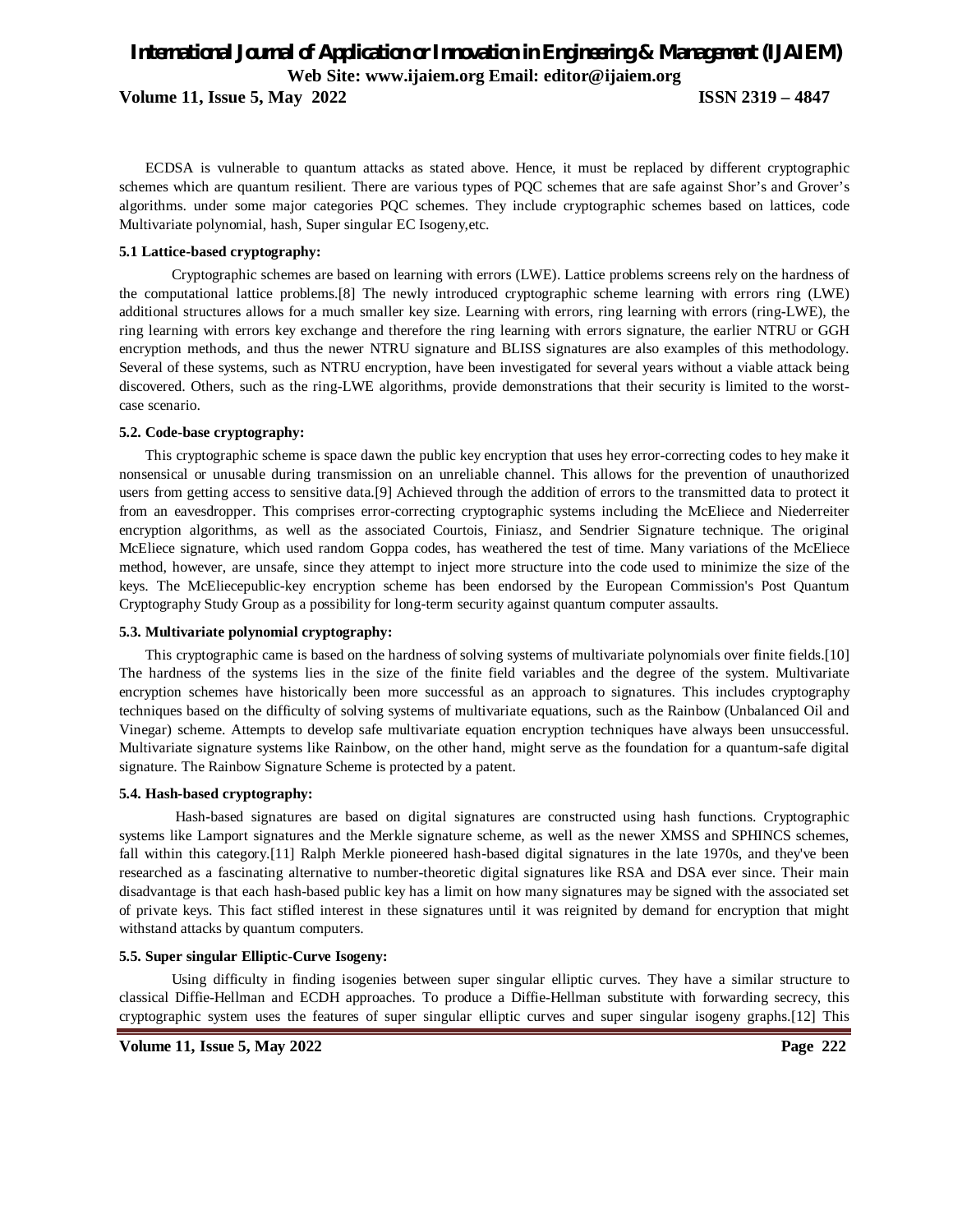**Volume 11, Issue 5, May 2022 ISSN 2319 – 4847**

cryptographic system employs the well-studied mathematics of super singular elliptic curves to construct a Diffie– Hellman-like key exchange that may be used as a simple quantum computing resistant alternative for the widely used Diffie–Hellman and elliptic curve Diffie–Hellman key exchange techniques. Because it functions similarly to existing Diffie–Hellman implementations, it provides forward secrecy, which is vital both for preventing government mass monitoring and for protecting long-term keys against failures.

### **6. NIST POST-QUANTUM SIGNATURE ALGORITHMS:**

### **6.1 Crystals-Dilithium:**

Dilithium is a lattice-based signature method that was submitted to NIST's request for post-quantum cryptographic standards as part of the CRYSTALS (Cryptographic Suite for Algebraic Lattices) suite.[13] The approach is designed to eliminate the usage of discrete Gaussian sampling and is simple to implement in constant time. Our system has a public key that is 2.5X smaller than the previously most efficient lattice-based schemes that did not employ Gaussians for the same security levels, while maintaining practically the same signature size. In addition to the novel design, we have greatly improved the running time of the number theoretic transform, which is a key component of many lattice-based structures. Our AVX2-based approach achieves a speedup of around a factor of two over the old method.

#### **6.2 Falcon:**

On November 30th, 2017, Falcon, a cryptographic signature technique, was submitted to the NIST Post-Quantum Cryptography Project. Pierre-Alain Fouque, Jeffrey Hoffstein, Paul Kirchner, Vadim Lyubashevsky, Thomas Pornin, Thomas Prest, Thomas Ricosset, Gregor Seiler, William Whyte, and Zhenfei Zhang were responsible for its design.[14] The goal of a post-quantum cryptography method is to maintain its security properties even in the presence of quantum computers. According to our present knowledge of the rules of physics, quantum computers are believed viable, but certain substantial technological challenges must be resolved before a fully functional device can be built. The typical asymmetric encryption and digital signature schemes based on number theory would be extremely effectively broken by such a quantum computer (RSA, DSA, Diffie-Hellman, ElGamal, and their elliptic curve variants).

#### **6.3 Rainbow**

Rainbow, an efficient asymmetric multivariate signature technique devised by J. Ding and D. Schmidt. This study proposes a Rainbow cryptanalysis that allows an attacker who has access to the public key to recover an equivalent representation of the secret key, allowing her to easily forge any message signature.[15] The complexity of our attack is less than 271 operations for the set of parameter values specified by the designers of Rainbow in order to obtain a security level strictly greater than 280. This is 240 times less difficult than the authors' most well-known assault, which they used to size their system.

#### **6.4. Proposed System:**

The proposed blockchain system is modeled after bitcoin's blockchain but this proposed system enables quantum secure blockchain transactions between peers and quantum secure consensus mechanism, unlike bitcoin. This is made possible by implementing Post Quantum or quantum-resistant cryptography. The cost and time-effective method to counter these quantum threats is to implement Post Quantum or quantum-resistant cryptography which runs on a classical computer. The mathematical hardness of these cryptographic algorithms makes them secure against quantum attacks by quantum computers running Grover's and Shor's algorithms, unlike public key cryptography. Cryptographic algorithms like RSA, ECDSA, Diffie-Hellman, AES, and SHA2 are vulnerable to quantum attacks as stated above. Hence, they must be replaced by different cryptographic schemes which are quantum resilient. The post quantum cryptography signature scheme known as Falcon is best suited to replace ECDSA is this blockchain system. The fig 3 shows the Falcon signature scheme working.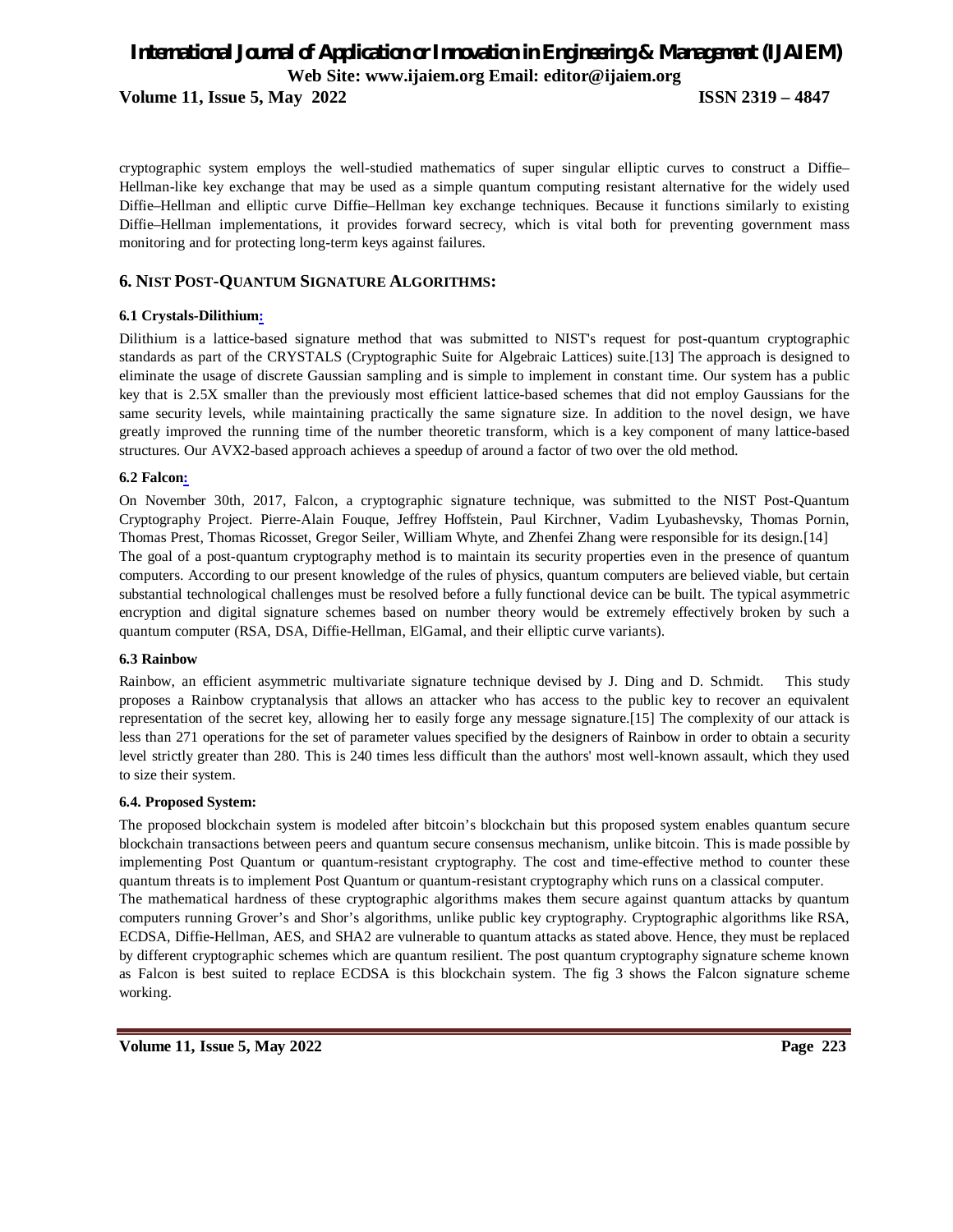**Volume 11, Issue 5, May 2022 ISSN 2319 – 4847**



**Figure 2** Falcon Signature Scheme Flow Diagram

### **6.4.1 Key Pair Generation**

Keygen is the main algorithm in the process. At begin, the polynomials f and g are generated at random. A couple situations above f and g are put to the test to determine if they are suitable. It is worth noting that:

1. First, the polynomials f, g are generated randomly. It particular:

- a) The public key h can be calculated using f and g. This is true if and only if f mod q is invertible, which is true if and only if NTT(f) has no coefficient set to 0.
- b) The polynomials f, g, F, G must allow short signatures to be generated. If this is the case,

$$
\gamma = \max \left\{ ||(g, -f)_r|| \left| \frac{qf^*}{ff^* + gg^*}, \frac{qg^*}{ff^* + gg^*} \right| \right| \right\} \le 1.17 \sqrt{q}
$$

2. Second, short polynomials F, G are computed such that f, g, F, G verify (3.15). This is done by the procedure NTRUSolve [14].

```
Keygen(\phi, q)Require: A monic polynomial \phi \in \mathbb{Z}[x], a modulus qEnsure: A secret key sk, a public key pk
  1: f, g, F, G \leftarrow \text{NTRUGen}(\phi, q)▷ Solving the NTRU equation
  2. B \leftarrow \left[ \begin{array}{c|c} g & -f \\ \hline G & -F \end{array} \right]3: \hat{\mathbf{B}} \leftarrow \mathsf{FFT}(\mathbf{B})\triangleright Compute the FFT for each of the 4 components \{g, -f, G, -F\}4: \mathbf{G} \leftarrow \hat{\mathbf{B}} \times \hat{\mathbf{B}}^{\star}s: T \leftarrow ffLDL^*(G)\triangleright Computing the {\rm LDL}^\star tree
  6: for each leaf leaf of T do
                                                                                                                            \triangleright Normalization step
  7: leaf.value \leftarrow \sigma/\sqrt{\text{leaf.value}}8: sk \leftarrow (\hat{B}, T)9: h \leftarrow gf^{-1} \mod q10: pk \leftarrow h11: return sk, pk
```
### **6.4.2 Signature Generation**

Because it uses the Falcon tree and discrete Gaussians across Z, the fast Fourier sampling described in sampling is the most sensitive aspect of our signature technique. The rest of the technique, including signature compression, is rather simple to construct.

Given a private key sk and a message m, the signer can use sk to sign m in the following way:

- 1. A evenly produced random saltris in the range of 0 to  $\{0, 1\}^{320}$ . HashToPoint [14] specifies that the concatenated string (r∥m) be hashed to a point  $c \in \mathbb{Z}_q$  [x] /( $\phi$ ).
- 2. A (not necessarily brief) preimage t of c is calculated and sent into the fast Fourier transform.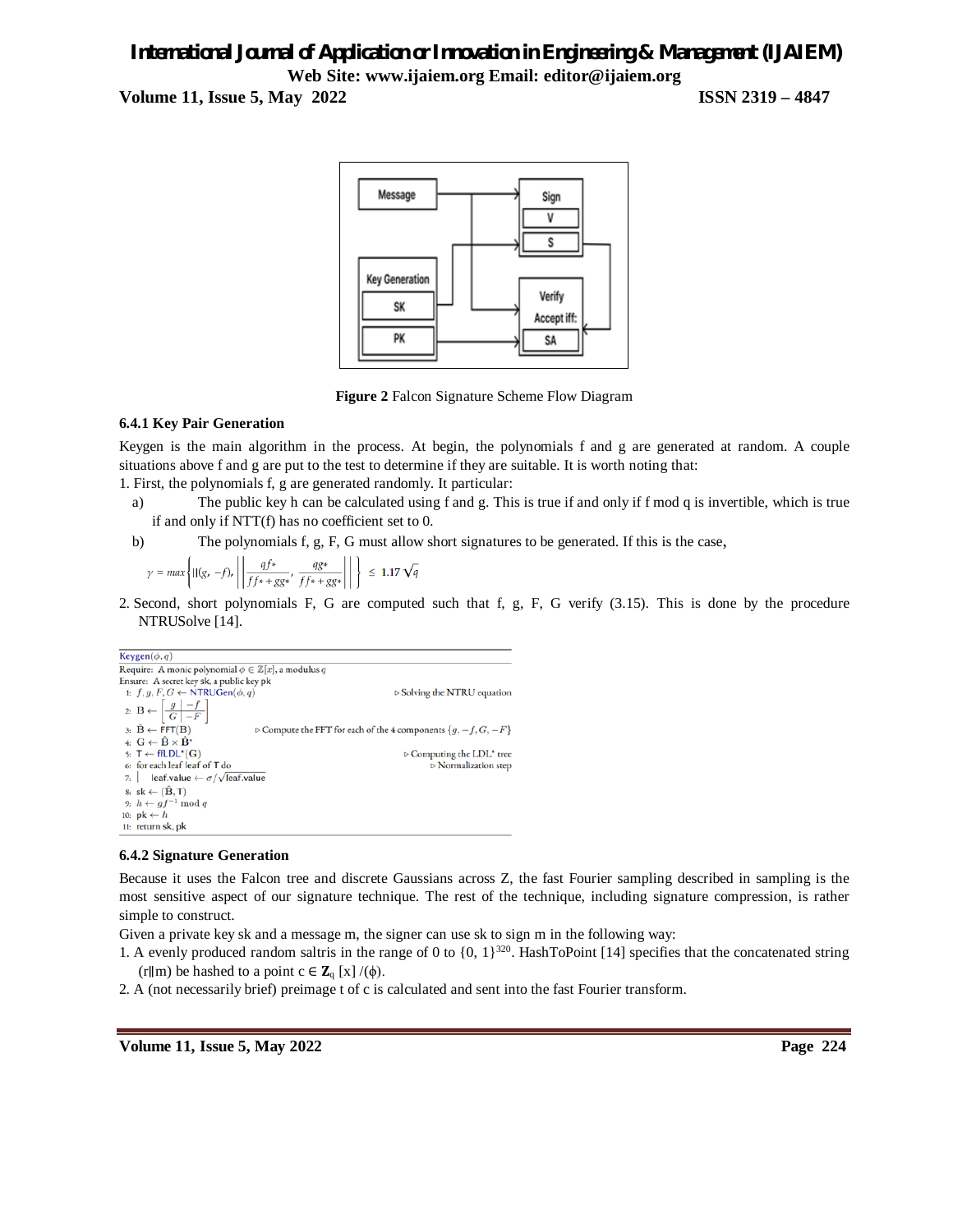**Volume 11, Issue 5, May 2022 ISSN 2319 – 4847**

- 3. sampling algorithm, which outputs two short polynomials s1,s2∈**Z** [x] /( $\phi$ ) (in FFT representation) such that s1 + s2h = c mod q, as specified by ffSampling [14].
- 4. s2 is encoded (compressed) to a bitstring s as specified in Compress [14].
- 5. The signature consists of the pair (r,s).

```
Sign (m, sk, \left[\beta^2\right])
Require: A message m, a secret key sk, a bound \lfloor\beta^2\rfloorEnsure: A signature sig of m
   1: r \leftarrow \{0, 1\}^{320} uniformly
  2: c ← HashToPoint(r||m, q, n)
  3: \mathbf{t} \leftarrow \left(-\frac{1}{q}\mathsf{FFT}(c) \odot \mathsf{FFT}(F), \frac{1}{q}\mathsf{FFT}(c) \odot \mathsf{FFT}(f)\right)\triangleright t = (FFT(c), FFT(0)) \cdot \hat{\mathbf{B}}^{-1}4: d0\overline{\mathbf{5}}d_{\Omega}6:\mathbf{z} \leftarrow \text{ffSampling}_n(\mathbf{t}, \mathbf{T})\rhd At this point, {\bf s} follows a Gaussian distribution: {\bf s}\sim D_{(c,0)+\Lambda({\bf B}),\sigma,0}\overline{7}\mathbf{s} = (\mathbf{t} - \mathbf{z})\hat{\mathbf{B}}8<sub>i</sub>while \|\mathbf{s}\|^2 > \lfloor \beta^2 \rfloor\triangleright Since s is in FFT representation, one may use (3.8) to compute \|{\bf s}\|(s_1, s_2) \leftarrow \text{invFFT}(\mathbf{s})\mathfrak{g}.
                                                                                                                                          \triangleright s_1 + s_2 h = c \bmod (\phi, q)\mathbf{s} \leftarrow \mathsf{Compress}(s_2, 8\cdot\mathsf{sbytelen} - 328) \quad \mathrel{\triangleright} \mathsf{Remove}\,1\,\mathsf{byte}\,\mathsf{for}\,\mathsf{the}\,\mathsf{header},\,\mathsf{and}\,40\,\mathsf{bytes}\,\mathsf{for}\,\mathsf{r}10<sub>1</sub>11: while (s = \perp)12: return sig = (r, s)
```
# **6.4.3 Signature Verification**

The signature verification technique is far less complicated than the key pair and signature creation procedures. The verifier uses pk to verify that sig is a valid signature for the message m as described herein: Given a public key  $pk = h$ , a message m, a signature sig = (r,s), and an acceptance bound  $\beta$ 2, the verifier uses pk to check that sig is a valid signature for the message m as defined herein:

1. The value r (called "the salt") and the message m are concatenated to a string (r∥m) which is hashed to a polynomial [x]  $c \in \mathbb{Z}_{q}$  [x] / ( $\phi$ ) as specified by HashToPoint[14].

- 2. s is decoded (decompressed) to a polynomial, see  $s_2 \in \mathbb{Z}$  [x] /( $\phi$ ) Decompress[14].
- 3. The value  $s_1 = c s_2h \mod q$  is compu1ted.
- 4. If  $\|(s_1, s_2)\|$  <sup>2</sup> ≤  $\|\beta^2\|$ , then the signature is accepted as valid. Otherwise, it is rejected.

```
Verify (m, sig, pk, \lfloor \beta^2 \rfloor)
Require: A message m, a signature sig = (r, s), a public key pk = h \in \mathbb{Z}_q[x]/(\phi), a bound \lfloor \beta^2 \rfloorEnsure: Accept or reject
 1: c \leftarrow HashToPoint(r||m, q, n)
 2: s_2 \leftarrow Decompress(s, 8 · sbytelen - 328)
 3: if (s_2 = \bot) then
 4: reject
                                                                                                     \triangleright Reject invalid encodings
                                                                     \triangleright s_1 should be normalized between \left[-\frac{q}{2}\right] and \left[\frac{q}{2}\right]5: s_1 \leftarrow c - s_2 h \mod q6: if \|(s_1,s_2)\|^2\leq \lfloor\beta^2\rfloor then
  7:accept
  8: else
 9: reject
                                                                                        \triangleright Reject signatures that are too long
```
## **7. EXPERIMENTAL ANALYSIS:**

Table 2 contains NIST post quantum cryptography standardization round 3 finals and table 3 consists of CPU usage of PQC Algorithms.Falcon signature scheme was chosen because it's very time efficient and it has smaller key size when compared with other signature schemes at NIST PQC standardization as shown in table 4.

**Table 2** NIST Post-Quantum Cryptography Standardization Round 3 Finalists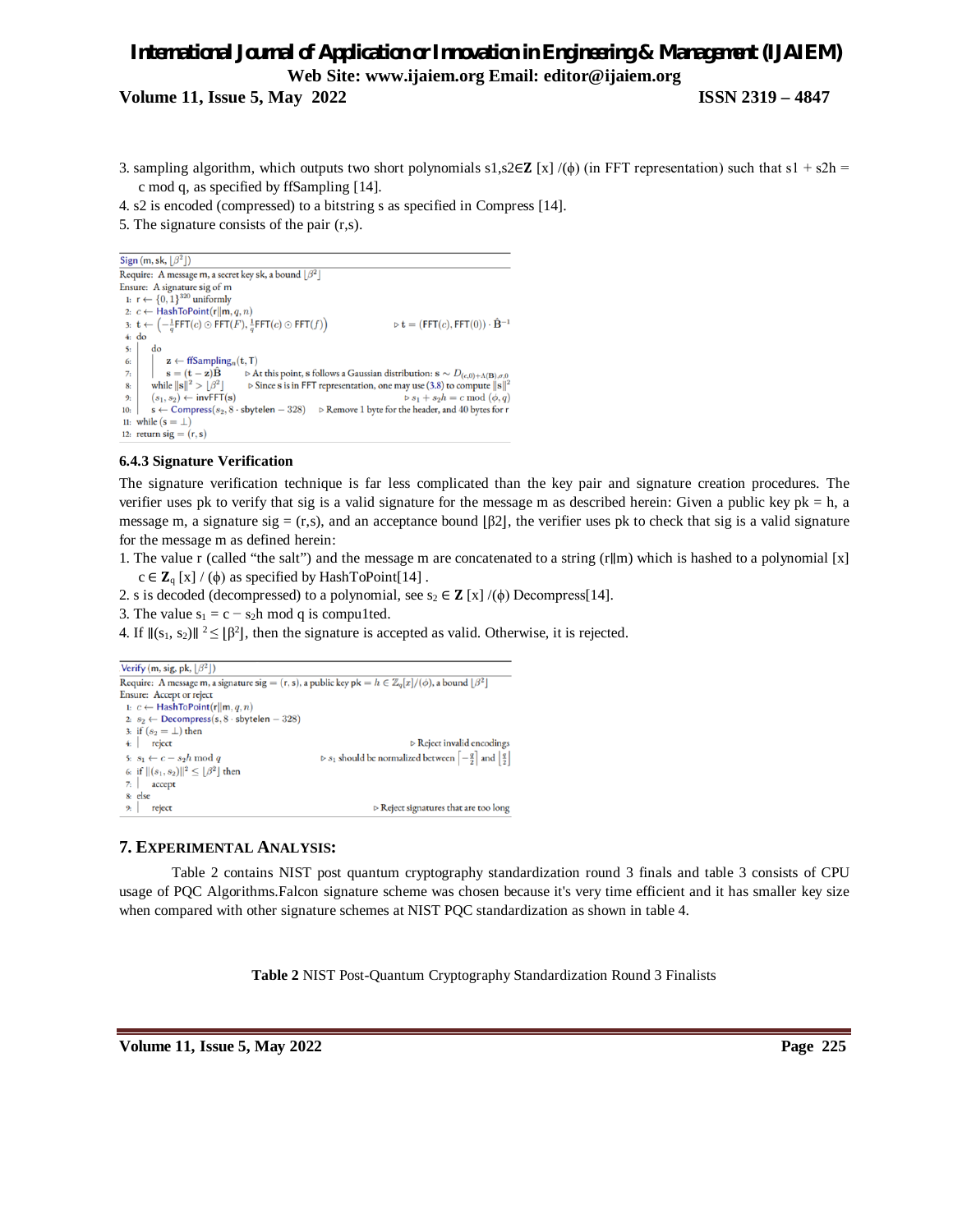# *International Journal of Application or Innovation in Engineering & Management (IJAIEM)* **Web Site: www.ijaiem.org Email: editor@ijaiem.org Volume 11, Issue 5, May 2022 ISSN 2319 – 4847**

| Type                   | <b>PKE/KEM</b>        | <b>Signature</b> |
|------------------------|-----------------------|------------------|
| Lattice <sup>[a]</sup> | <b>CRYSTALS-</b>      | <b>CRYSTALS-</b> |
|                        | Kyber                 | Dilithium        |
|                        | <b>NTRU</b>           |                  |
|                        | <b>SABER</b>          | <b>FALCON</b>    |
| Code-based             | <b>Classic McElie</b> |                  |
|                        | ce                    |                  |
| Multivariate           |                       | Rainbow          |

|  | <b>Table 3 CPU</b> usage of Algorithms |
|--|----------------------------------------|
|--|----------------------------------------|

| Algorithm           | $\text{CPU} \pm \text{CI}$ |
|---------------------|----------------------------|
| Dilithium 2         | $23.90\% +2.25\%$          |
| Dilithium 3         | $27.33\% + 2.17\%$         |
| Dilithium 4         | $31.29\% + 0.51\%$         |
| Falcon 512          | 29.84% ±0.47%              |
| Falcon 1024         | $31.43\% + 0.61\%$         |
| Rainbow Ia Cyclic*  | $26.04\% + 1.39\%$         |
| Rainbow Ia Classic* | $31.78\% \pm 0.82\%$       |
| Rainbow Vc Cyclic*  | $32.45\% \pm 0.73\%$       |



**Figure 5** CPU usage of Algorithms

**Table 4** Key and Signature size of PQC NIST Algorithms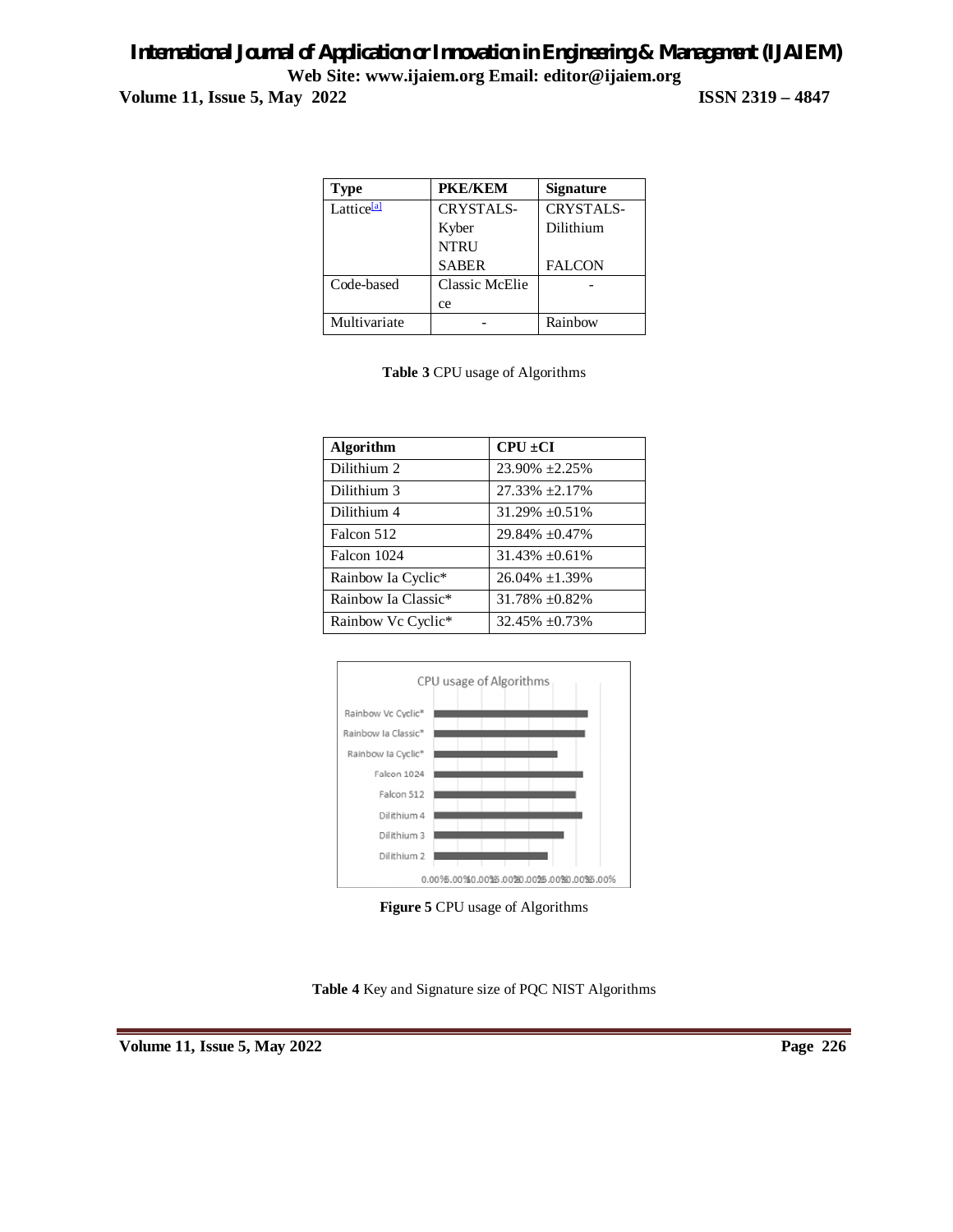# *International Journal of Application or Innovation in Engineering & Management (IJAIEM)* **Web Site: www.ijaiem.org Email: editor@ijaiem.org Volume 11, Issue 5, May 2022 ISSN 2319 – 4847**

| <b>Signature</b><br><b>Scheme</b> | <b>Public</b><br><b>Key Size</b><br>(Bytes) | <b>Private</b><br><b>Key Size</b><br>(Bytes) | <b>Signature</b><br><b>Size</b><br>(Bytes) |
|-----------------------------------|---------------------------------------------|----------------------------------------------|--------------------------------------------|
| Falcon                            | 897                                         | 1281                                         | 690                                        |
| Dilithium                         | 1184                                        | 2800                                         | 2044                                       |
| Rainbow                           | 58144                                       | 92960                                        | 64                                         |



**Figure 4** Key and Signature size of PQC NIST Algorithms

## **8. CONCLUSION:**

Various types of Post-Quantum Cryptography schemes are safe against Shor's and Grover's algorithms. under some major categories Post-Quantum Cryptography schemes. They include cryptographic schemes based on lattices, code Multivariate polynomial, hash, Super singular EC Isogeny, etc.

This modal lattice-based cryptography has been chosen to be implemented in the blockchain system because it's most effective against the quantum attack, performs well when implemented in decentralized networks like blockchain, and its security properties are based on worst-case assumptions. These are the key points that make lattice-based cryptography a suitable candidate for this modal. Therefore, replaces the ECDSA (Elliptical Curve Digital Signature Algorithm) with a suitable lattice-based algorithm.

### **REFERENCES:**

- [1] Raavi, Manohar, Simeon Wuthier, Pranav Chandramouli, Yaroslav Balytskyi, Xiaobo Zhou, and Sang-Yoon Chang. "Security comparisons and performance analyses of post-quantum signature algorithms." In International Conference on Applied Cryptography and Network Security, pp. 424-447. Springer, Cham, 2021.
- [2] Chen, Lily, Lily Chen, Stephen Jordan, Yi-Kai Liu, Dustin Moody, Rene Peralta, Ray Perlner, and Daniel Smith-Tone. Report on post-quantum cryptography. Vol. 12. Gaithersburg, MD, USA: US Department of Commerce, National Institute of Standards and Technology, 2016.
- [3] Alagic, Gorjan, Jacob Alperin-Sheriff, Daniel Apon, David Cooper, Quynh Dang, John Kelsey, Yi-Kai Liu et al. "Status report on the second round of the NIST post-quantum cryptography standardization process." US Department of Commerce, NIST (2020).

**Volume 11, Issue 5, May 2022 Page 227**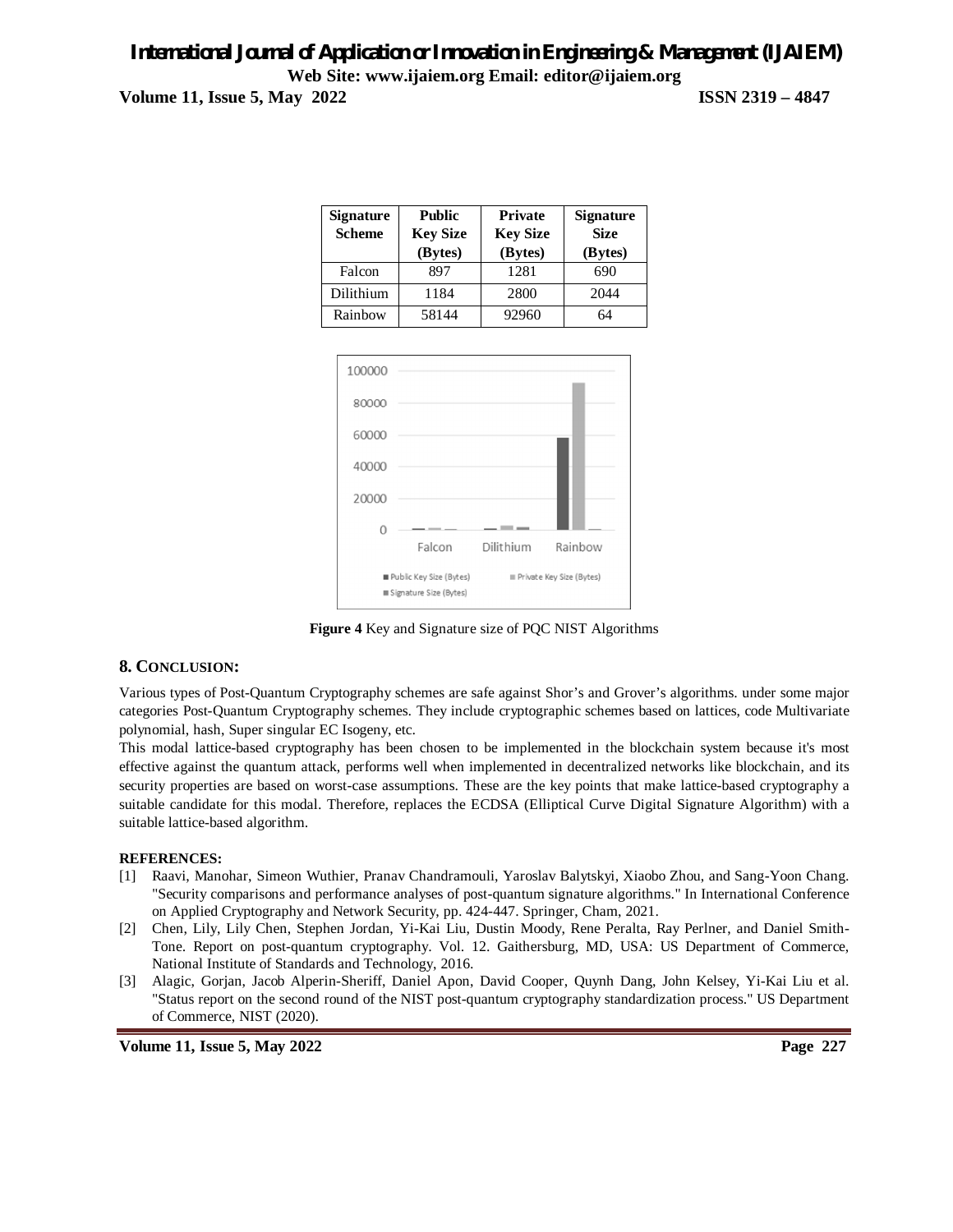**Volume 11, Issue 5, May 2022 ISSN 2319 – 4847**

- [4] Kearney, Joseph J., and Carlos A. Perez-Delgado. "Vulnerability of blockchain technologies to quantum attacks." Array 10 (2021): 100065.
- [5] Bernstein, Daniel J., and Tanja Lange. "Post-quantum cryptography." Nature 549, no. 7671 (2017): 188-194.
- [6] Scarani, Valerio, Helle Bechmann-Pasquinucci, Nicolas J. Cerf, Miloslav Dušek, Norbert Lütkenhaus, and Momtchil Peev. "The security of practical quantum key distribution." Reviews of modern physics 81, no. 3 (2009): 1301.
- [7] Bamakan, Seyed Mojtaba Hosseini, Amirhossein Motavali, and Alireza Babaei Bondarti. "A survey of blockchain consensus algorithms performance evaluation criteria." Expert Systems with Applications 154 (2020): 113385.
- [8] Peikert, Chris. "Lattice cryptography for the internet." In International workshop on post-quantum cryptography, pp. 197-219. Springer, Cham, 2014.
- [9] Ding, Jintai; Schmidt (7 June 2005). "Rainbow, a New Multivariable Polynomial Signature Scheme". In Ioannidis, John (ed.). Third International Conference, ACNS 2005, New York, NY, USA, June 7–10, 2005. Proceedings. Lecture Notes in Computer Science. Vol. 3531. pp. 64–175. doi:10.1007/11496137\_12. ISBN 978-3-540-26223-7.
- [10] Ding, Jintai, and Dieter Schmidt. "Rainbow, a new multivariable polynomial signature scheme." In International conference on applied cryptography and network security, pp. 164-175. Springer, Berlin, Heidelberg, 2005.
- [11] Sobti, Rajeev, and Ganesan Geetha. "Cryptographic hash functions: a review." International Journal of Computer Science Issues (IJCSI) 9, no. 2 (2012): 461.
- [12] De Feo, Luca, David Jao, and Jérôme Plût. "Towards quantum-resistant cryptosystems from supersingular elliptic curve isogenies." Journal of Mathematical Cryptology 8, no. 3 (2014): 209-247.
- [13] Ducas, Léo, Eike Kiltz, Tancrede Lepoint, Vadim Lyubashevsky, Peter Schwabe, Gregor Seiler, and Damien Stehlé. "Crystals-dilithium: A lattice-based digital signature scheme." IACR Transactions on Cryptographic Hardware and Embedded Systems (2018): 238-268.
- [14] Fouque, Pierre-Alain, Jeffrey Hoffstein, Paul Kirchner, Vadim Lyubashevsky, Thomas Pornin, Thomas Prest, Thomas Ricosset, Gregor Seiler, William Whyte, and Zhenfei Zhang. "Falcon: Fast-Fourier lattice-based compact signatures over NTRU." Submission to the NIST's post-quantum cryptography standardization process 36, no. 5 (2018).
- [15] Billet, Olivier, and Henri Gilbert. "Cryptanalysis of rainbow." In International Conference on Security and Cryptography for Networks, pp. 336-347. Springer, Berlin, Heidelberg, 2006.

### **AUTHOR**



S Brindha received the M.S and PHD. She currently is working as the head of computer networking department at PSG polytechnic college. Her are area of specialization is Network Maintenance & Troubleshooting, Biometric Security, Linux Administration, Electrical Sciences, Network Security.



T P Kamatchi received the M. E. degree She currently is working as the lecture in computer networking department at PSG polytechnic college. Her are area of specialization is Computer hardware and networks, Linux Administration, Router Administration.